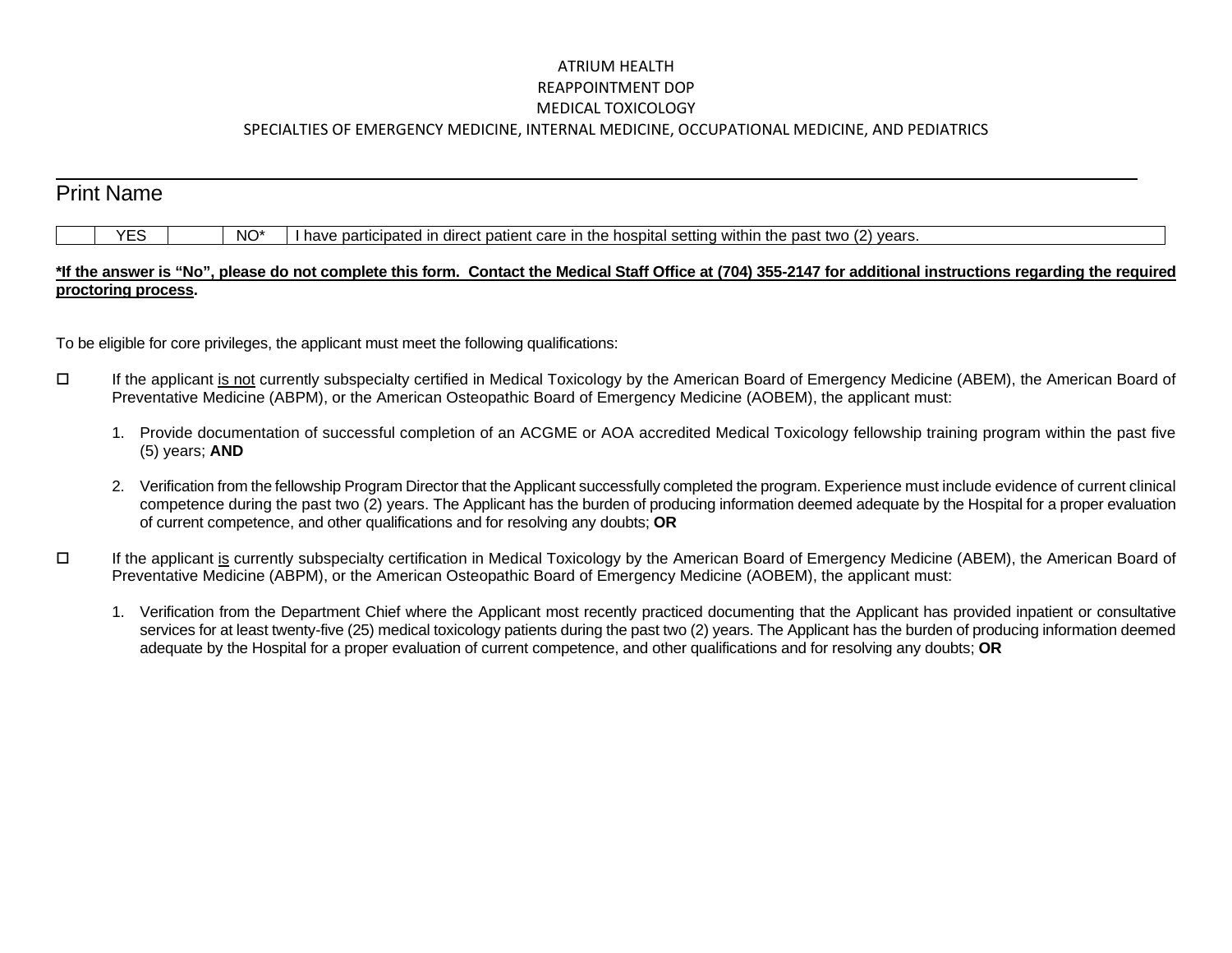NOTE 1: Physicians must apply for "CORE" privileges in order to be eligible for clinical privileges in the specialty of Medical Toxicology at any facility within Atrium Health.

NOTE 2: "CORE" privileges cannot be amended or altered in any way.

NOTE 3: Please note that the exercise of certain privileges enumerated herein is necessarily limited by the operational, and resource constraints of the facility. All procedures must be performed within a clinical setting with the capabilities and organizational structure required to provide appropriate support.

| <b>CMC</b> | <b>Pineville</b> | University<br>City | <b>CR</b> | Lincoln | <b>Cabarrus</b> | <b>Union</b> | <b>Stanly</b> | Anson | Cleveland |        | <b>MEDICAL TOXICOLOGY CORE PRIVILEGES</b>                                                                                                                                                                                                                                                                                                                                                                                                                                                                                                                                                                                                                                                                                                                                                                                                                                                                                                                                                                                                                                                                                                                                                                                                                                                                                                                                                                                                                                                                                                                                                                                                                                                                                                                                                                                                                                                                                                           |
|------------|------------------|--------------------|-----------|---------|-----------------|--------------|---------------|-------|-----------|--------|-----------------------------------------------------------------------------------------------------------------------------------------------------------------------------------------------------------------------------------------------------------------------------------------------------------------------------------------------------------------------------------------------------------------------------------------------------------------------------------------------------------------------------------------------------------------------------------------------------------------------------------------------------------------------------------------------------------------------------------------------------------------------------------------------------------------------------------------------------------------------------------------------------------------------------------------------------------------------------------------------------------------------------------------------------------------------------------------------------------------------------------------------------------------------------------------------------------------------------------------------------------------------------------------------------------------------------------------------------------------------------------------------------------------------------------------------------------------------------------------------------------------------------------------------------------------------------------------------------------------------------------------------------------------------------------------------------------------------------------------------------------------------------------------------------------------------------------------------------------------------------------------------------------------------------------------------------|
|            |                  |                    | N/A       |         |                 |              |               |       |           | CTOX-1 | Core privileges for medical toxicology include the ability to<br>evaluate, treat, and provide consultation to patients of all ages.<br>Perform medical examinations, assessing injury or disability<br>resulting from toxic exposures, medications, household<br>products, toxic gases, toxic alcohols, metals, envenomation,<br>and other occupational, industrials, and environmental<br>chemicals. Order and interpret diagnostic studies and tests<br>related to toxicologic evaluation including drug and toxin levels,<br>imaging studies, and biomarkers related to intoxication and<br>monitoring for therapy. Perform history and physical<br>examinations. Management of unintentional and intentional<br>drug overdose and related toxicity or adverse drug events to<br>include evaluations of exposures to therapeutic drugs, drugs of<br>abuse, over-the-counter medications, and supplements.<br>Management of drug abuse, dependence, and withdrawal<br>management, including inpatient care for acute intoxication and<br>withdrawal form addictive substances. Inpatient and outpatient<br>management of addiction including use of pharmacologic<br>treatments,<br>opioids, and alcohol. Management of<br>envenomations. Management of adverse drug reactions.<br>Management of exposure to food-borne toxins, marine toxins,<br>toxic plants and mushrooms. Induction, stabilization and<br>maintenance therapy with buprenorphine and naltrexone.<br>Hospital based and other emergent use of methadone or<br>buprenorphine for opioid withdrawal and dependence.<br>Management and use of decontamination techniques for<br>exposures. Order and administer toxicologic antidotes for the<br>treatment and stabilization of toxicologic conditions related to<br>exposure toxicity, intoxication, and withdrawal, envenomation,<br>and other conditions and antidotes related to acute intoxication<br>and exposure toxicity. |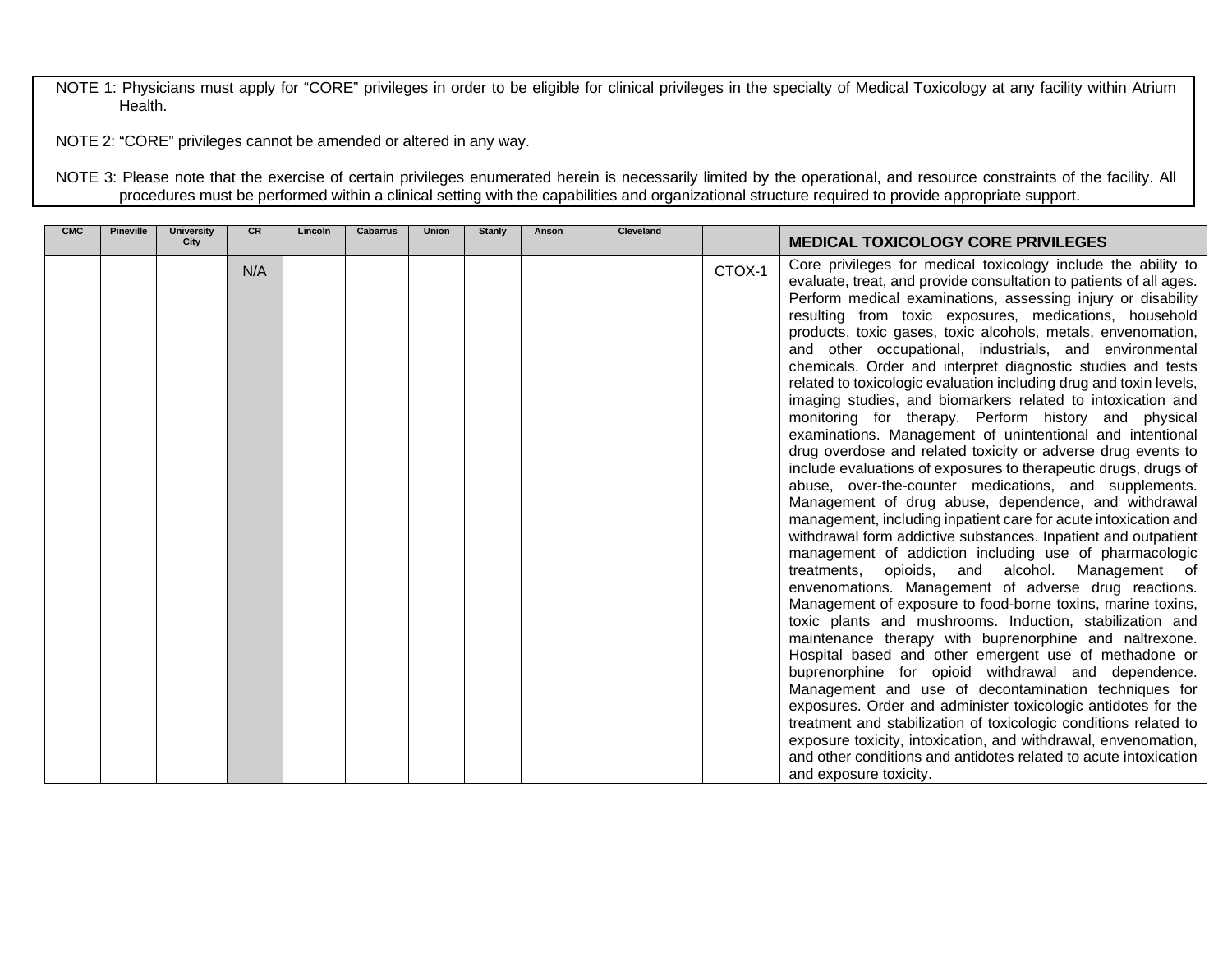## **MEDICAL TOXICOLOGY CORE PRIVILEGES**

Physicians may provide care to patients in the intensive care setting in conformance with unit policies. Privileges also include the ability to assess, stabilize, and determine the disposition of patients with emergent conditions consistent with medical staff policy regarding emergency and consultative call services.

These privileges include medical consultation as requested by other physicians; performance of history and physical exam; insertion and management of arterial catheters; EKG interpretation; lumbar puncture; insertion and management of central venous catheters; intubation; interaction of chest tubes; ventilator management; insertion and management of pulmonary artery catheters.

**Maintenance Criteria for Continued Privileges – CTOX-1:**

The Physician must submit a minimum of twenty-five (25) Medical Toxicology Core privilege elements of which may in inpatient, outpatient, or consultative during the past two (2) year period based on acceptable results of ongoing professional practice evaluation and outcomes to reapply for privileges. This will be reviewed at the time of reappointment. Physicians who would like to continue to hold privileges but are unable to document the minimal number will be requested to voluntarily withdraw their request for such privileges and to complete the necessary proctoring forms.

| <b>CMC</b> | Pineville | University<br>City | CR. | Lincoln | Cabarrus | Union | Stanly | Anson | Cleveland |        | <b>CORE MEDICAL TOXICOLOGY PRIVILEGES -</b><br><b>REHABILITATION HOSPITAL SETTING ONLY</b>                                                                                                                                                                                                                                                 |
|------------|-----------|--------------------|-----|---------|----------|-------|--------|-------|-----------|--------|--------------------------------------------------------------------------------------------------------------------------------------------------------------------------------------------------------------------------------------------------------------------------------------------------------------------------------------------|
| N/A        | N/A       | N/A                |     | N/A     | N/A      | N/A   | N/A    | N/A   | N/A       | CTOX-2 | Privileges include evaluation, assessment,<br>diagnosis,<br>consultation and management, and procedures approve for<br>performance within the acute rehabilitation setting, to patients<br>with physical and/or cognitive impairments and disability, in<br>conjunction with the comprehensive rehabilitation goals and<br>treatment plan. |